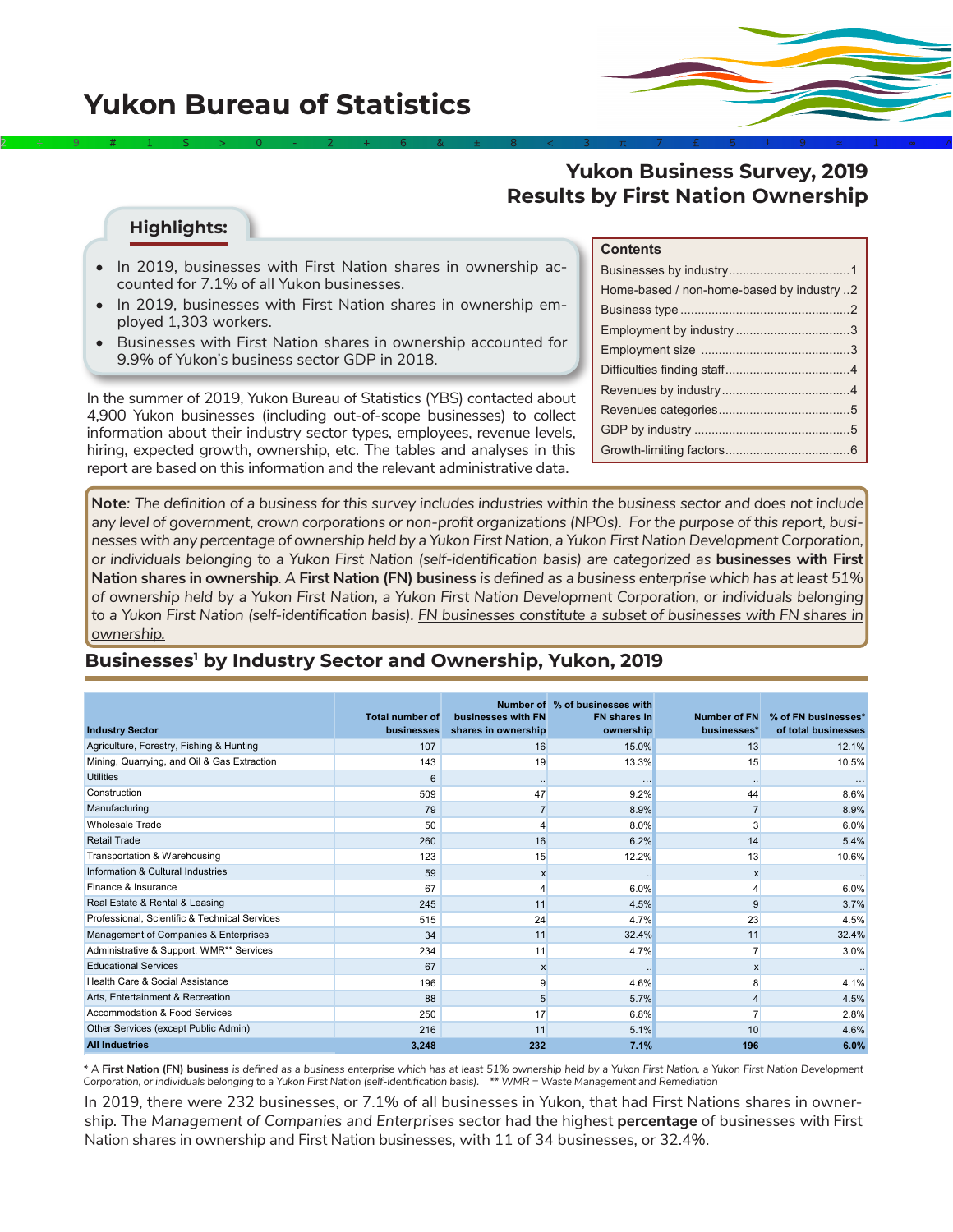#### <span id="page-1-0"></span>Home-Based and Non-Home-Based Businesses<sup>1</sup> by Industry Sector and Owner**ship, Yukon, 2019**

|                                               | <b>Total</b><br>number of | Number of businesses without any<br>FN shares in ownership |                | Number of businesses with FN shares<br>in ownership |                           | Number of FN businesses* |                |
|-----------------------------------------------|---------------------------|------------------------------------------------------------|----------------|-----------------------------------------------------|---------------------------|--------------------------|----------------|
| <b>Industry Sector</b>                        | businesses                | Home-based                                                 | Non-home-based | <b>Home-based</b>                                   | Non-home-based            | Home-based               | Non-home-based |
| Agriculture, Forestry, Fishing & Hunting      | 107                       | 73                                                         | 19             | 12                                                  |                           | 9                        |                |
| Mining, Quarrying, and Oil & Gas Extraction   | 143                       | 71                                                         | 53             | 10                                                  | q                         | 8                        |                |
| <b>Utilities</b>                              | 6                         | X                                                          | $\mathsf{x}$   |                                                     |                           | $\ddot{\phantom{a}}$     |                |
| Construction                                  | 509                       | 340                                                        | 122            | 32                                                  | 14                        | 30                       | 13             |
| Manufacturing                                 | 79                        | 35                                                         | 37             | X                                                   | x                         | X                        | X              |
| <b>Wholesale Trade</b>                        | 50                        | 12                                                         | 34             |                                                     |                           | x                        |                |
| <b>Retail Trade</b>                           | 260                       | 71                                                         | 173            |                                                     | 12                        |                          | 10             |
| Transportation & Warehousing                  | 123                       | 56                                                         | 52             |                                                     | 10                        | 5                        |                |
| Information & Cultural Industries             | 59                        | 40                                                         | 17             | $\mathsf{x}$                                        | $\boldsymbol{\mathsf{x}}$ | $\mathsf{x}$             |                |
| Finance & Insurance                           | 67                        | 20                                                         | 43             | ſ                                                   |                           | ۵                        |                |
| Real Estate & Rental & Leasing                | 245                       | 135                                                        | 98             | 8                                                   |                           | x                        |                |
| Professional, Scientific & Technical Services | 515                       | 367                                                        | 124            | 17                                                  |                           | 16                       |                |
| Management of Companies & Enterprises         | 34                        | X                                                          | X              | X                                                   | x                         | X                        |                |
| Administrative & Support, WMR** Services      | 234                       | 171                                                        | 52             | x                                                   | x                         | $\mathsf{x}$             |                |
| <b>Educational Services</b>                   | 67                        | 48                                                         | 17             |                                                     |                           | $\mathsf{x}$             | X              |
| Health Care & Social Assistance               | 196                       | 74                                                         | 113            | 5                                                   |                           | $\mathsf{x}$             | X              |
| Arts, Entertainment & Recreation              | 88                        | 59                                                         | 24             | x                                                   |                           | x                        | X              |
| Accommodation & Food Services                 | 250                       | 79                                                         | 155            |                                                     | 10                        | x                        |                |
| Other Services (except Public Admin)          | 216                       | 107                                                        | 98             |                                                     | 6                         |                          |                |
| <b>All Industries</b>                         | 3,248                     | 1,774                                                      | 1,242          | 126                                                 | 103                       | 109                      | 85             |

*\* A* **First Nation (FN) business** *is defined as a business enterprise which has at least 51% ownership held by a Yukon First Nation, a Yukon First Nation Development Corporation, or individuals belonging to a Yukon First Nation (self-identification basis). \*\* WMR = Waste Management and Remediation*

In 2019, the majority of businesses with First Nation shares in ownership were **home-based** (55.0%). The *Construction* sector and the *Professional, Scientific and Technical Services* sector had the largest number of **homebased** businesses at 32 and 17, respectively. Combined, they represented 38.9% of all **home-based** businesses with First Nation shares in ownership. Of the First Nation owned businesses, 109, or 56.2%, were **home-based**.

# **Business1 Type by Ownership and Industry Grouping, Yukon, 2019**

| Ownership                                           | <b>Business type</b>                             | <b>All Industries</b> | Goods-producing<br><b>Industries</b><br><b>Number of businesses</b> | Service-producing<br><b>Industries</b> |
|-----------------------------------------------------|--------------------------------------------------|-----------------------|---------------------------------------------------------------------|----------------------------------------|
| <b>Total number of businesses</b>                   |                                                  | 3,243                 | 842                                                                 | 2,401                                  |
| Number of businesses without any                    | An individual (sole proprietorship)              | 1,539                 | 366                                                                 | 1,173                                  |
| FN shares in ownership                              | Two or more individuals (partnership)            | 206                   | 62                                                                  | 144                                    |
|                                                     | A corporation, other than a FN Development Corp. | 1,193                 | 317                                                                 | 878                                    |
|                                                     | Other or don't know or refuse to answer          | 77                    | 10                                                                  | 66                                     |
| Number of businesses with FN<br>shares in ownership | An individual (sole proprietorship)              | 106                   | 56                                                                  | 49                                     |
|                                                     | Two or more individuals (partnership)            | 20                    | 8                                                                   | 11                                     |
|                                                     | A Yukon FN Government                            | 12                    | $\Omega$                                                            | 12                                     |
|                                                     | A FN Development Corp.                           | 19                    | 5                                                                   | 13                                     |
|                                                     | A corporation, other than a FN Development Corp. | 57                    | 13                                                                  | 45                                     |
|                                                     | Other                                            | 16                    | 5                                                                   | 10                                     |
| Number of FN businesses*                            | An individual (sole proprietorship)              | 106                   | 56                                                                  | 49                                     |
|                                                     | Two or more individuals (partnership)            | $\mathsf{x}$          | $\mathsf{x}$                                                        | X                                      |
|                                                     | A Yukon FN Government                            | X                     | X                                                                   | x                                      |
|                                                     | A FN Development Corp.                           | 19                    | 5                                                                   | 13                                     |
|                                                     | A corporation, other than a FN Development Corp. | 42                    | 9                                                                   | 33                                     |
|                                                     | Other                                            | 13                    | 5                                                                   | $\overline{7}$                         |

*\* A* **First Nation (FN) business** *is defined as a business enterprise which has at least 51% ownership held by a Yukon First Nation, a Yukon First Nation Development Corporation, or individuals belonging to a Yukon First Nation (self-identification basis).* 

Over half (52.8%) of the sole proprietorship First Nation businesses were in goods-producing industries compared to 23.8% for non-First Nation sole proprietorships. The number of First Nation sole proprietorship businesses was the highest in the *Construction* industry (33).

A total of 42 corporations (other than First Nation Development Corporations) were First Nation businesses.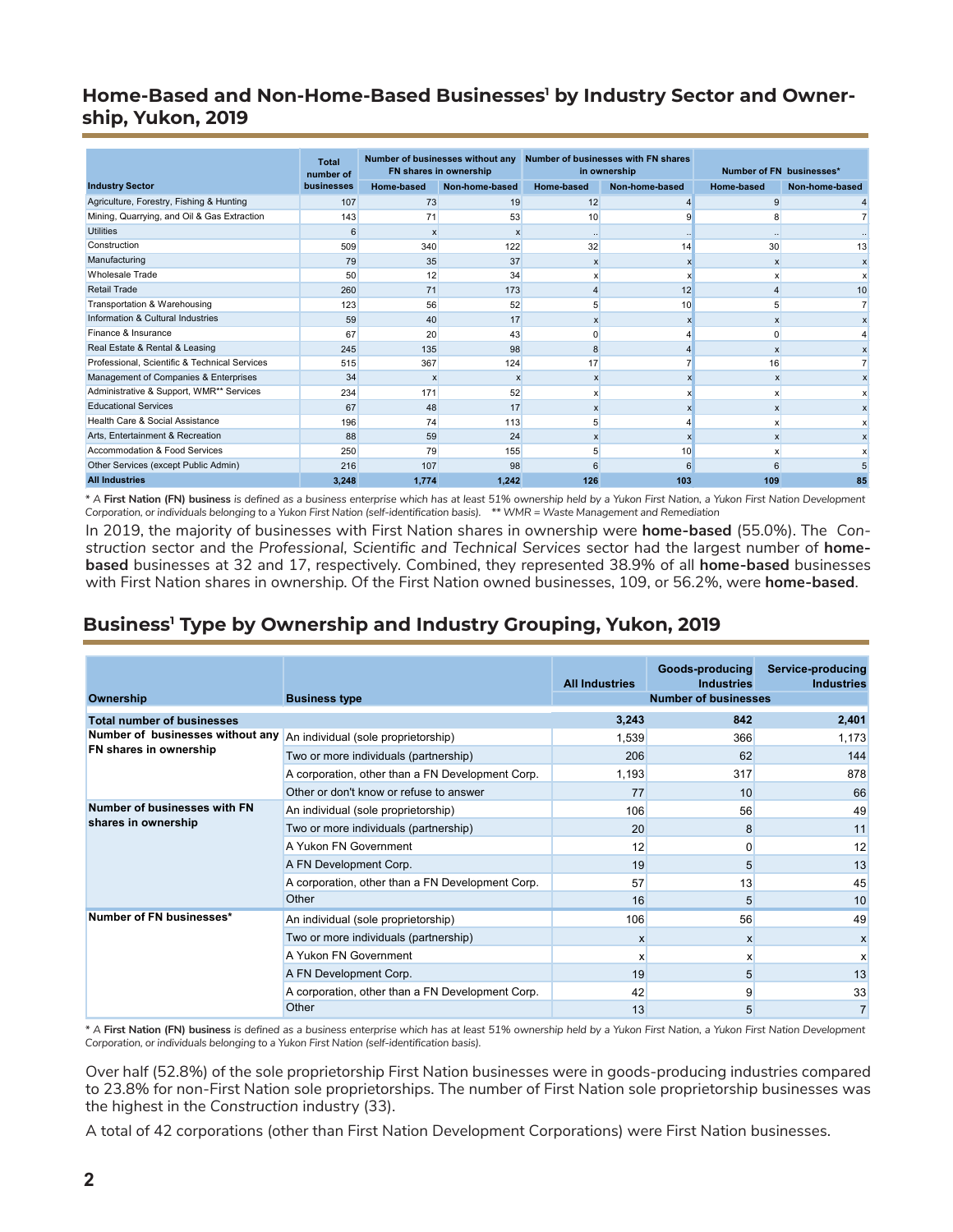## <span id="page-2-0"></span>**Employment2 by Industry Sector and Ownership, Yukon, 2019**

|                                               |                                   | Employment attributable % of total employment |                                                                    | <b>Employment</b> | % of total                                         |
|-----------------------------------------------|-----------------------------------|-----------------------------------------------|--------------------------------------------------------------------|-------------------|----------------------------------------------------|
| <b>Industry Sector</b>                        | <b>Total Number</b><br>of Workers | shares in ownership                           | to businesses with FN in businesses with FN<br>shares in ownership | businesses        | attributable to FN employment in FN<br>businesses* |
| Agriculture, Forestry, Fishing & Hunting      | 267                               | 20                                            | 7.5%                                                               | 19                | 7.1%                                               |
| Mining, Quarrying, and Oil & Gas Extraction   | 933                               | 128                                           | 13.7%                                                              | 121               | 13.0%                                              |
| <b>Utilities</b>                              | 203                               | $\ldots$                                      | $\cdots$                                                           | $\ldots$          | $\cdots$                                           |
| Construction                                  | 1,702                             | 186                                           | 10.9%                                                              | 181               | 10.6%                                              |
| Manufacturing                                 | 415                               | 56                                            | 13.5%                                                              | 56                | 13.5%                                              |
| <b>Wholesale Trade</b>                        | 317                               | 47                                            | 14.8%                                                              | 39                | 12.3%                                              |
| <b>Retail Trade</b>                           | 2,946                             | 117                                           | 4.0%                                                               | 109               | 3.7%                                               |
| Transportation & Warehousing                  | 981                               | 182                                           | 18.6%                                                              | 43                | 4.4%                                               |
| Information & Cultural Industries             | 527                               | $\ddotsc$                                     | $\ddotsc$                                                          | $\ldots$          |                                                    |
| Finance & Insurance                           | 314                               | 56                                            | 17.8%                                                              | 56                | 17.8%                                              |
| Real Estate & Rental & Leasing                | 600                               | 43                                            | 7.2%                                                               | 41                | 6.8%                                               |
| Professional, Scientific & Technical Services | 1.217                             | 48                                            | 3.9%                                                               | 47                | 3.9%                                               |
| Management of Companies & Enterprises         | 89                                | 38                                            | 42.7%                                                              | 38                | 42.7%                                              |
| Administrative & Support, WMR** Services      | 736                               | 52                                            | 7.1%                                                               | 48                | 6.5%                                               |
| <b>Educational Services</b>                   | 140                               | $\mathsf{x}$                                  |                                                                    | X                 |                                                    |
| Health Care & Social Assistance               | 605                               | 20                                            | 3.3%                                                               | 20                | 3.3%                                               |
| Arts. Entertainment & Recreation              | 223                               | $\mathsf{x}$                                  |                                                                    | X                 |                                                    |
| Accommodation & Food Services                 | 2,804                             | 231                                           | 8.2%                                                               | 106               | 3.8%                                               |
| Other Services (except Public Admin)          | 614                               | 65                                            | 10.6%                                                              | 63                | 10.3%                                              |
| <b>All Industries</b>                         | 15,633                            | 1,303                                         | 8.3%                                                               | 1,003             | 6.4%                                               |

*\* A* **First Nation (FN) business** *is defined as a business enterprise which has at least 51% ownership held by a Yukon First Nation, a Yukon First Nation Development Corporation, or individuals belonging to a Yukon First Nation (self-identification basis). \*\* WMR = Waste Management and Remediation. Because some employees hold more than one job, multiple job holders will be counted more than once in 'Total Workers'. In addition, this total also includes any owners who actively work in their businesses.*

For all industries, employment attributable to businesses with First Nation shares in ownership accounted for 8.3% of all workers; First Nation businesses employed 6.4% of all workers.

Overall, Yukon's *Retail Trade* sector had the largest number of workers at 2,946, accounting for 18.8% of all workers. For businesses with First Nation shares in ownership, the *Accommodation and Food Services* sector had the highest employment with 231 workers, or 8.2% of all workers in this sector. For First Nation businesses, the *Construction* sector had the highest number of employees with 181 workers, or 10.6% of all workers in this sector.

### **Businesses1 by Employment2 Size and Ownership, Yukon, 2019**

| <b>Employment size</b>                                  | without any FN shares in<br>ownership | Number of businesses Number of businesses<br>with FN shares in<br>ownership | <b>Number of FN</b><br>businesses* |
|---------------------------------------------------------|---------------------------------------|-----------------------------------------------------------------------------|------------------------------------|
| 1 to 4 workers                                          | 2,281                                 | 162                                                                         | 142                                |
| 5 to 9 workers                                          | 305                                   | 29                                                                          | 24                                 |
| 10 to 24 workers                                        | 215                                   | 18                                                                          | 14                                 |
| 25 to 49 workers                                        | 61                                    | 11                                                                          | 9                                  |
| 50 to 99 workers                                        | 22                                    | X                                                                           | X                                  |
| More than 100 workers                                   | 11                                    | x                                                                           | x                                  |
| Don't know / refuse to answer or business not operating | 121                                   | 6                                                                           |                                    |
| <b>Total</b>                                            | 3,016                                 | 232                                                                         | 196                                |

\* A **First Nation (FN) business** is defined as a business enterprise which has at least 51% ownership held by a Yukon First Nation, a Yukon First Nation Development Corporation, or individuals belonging to a Yukon First Na

*Because some employees hold more than one job, multiple job holders will be counted more than once in 'Total Workers'. In addition, this total also includes any owners who actively work in their businesses.*

The majority of businesses, in all ownership types, had between 1 and 4 workers: businesses without any First Nation shares in ownership (75.6%); businesses with First Nation shares in ownership (69.8%); and First Nation businesses (72.4%).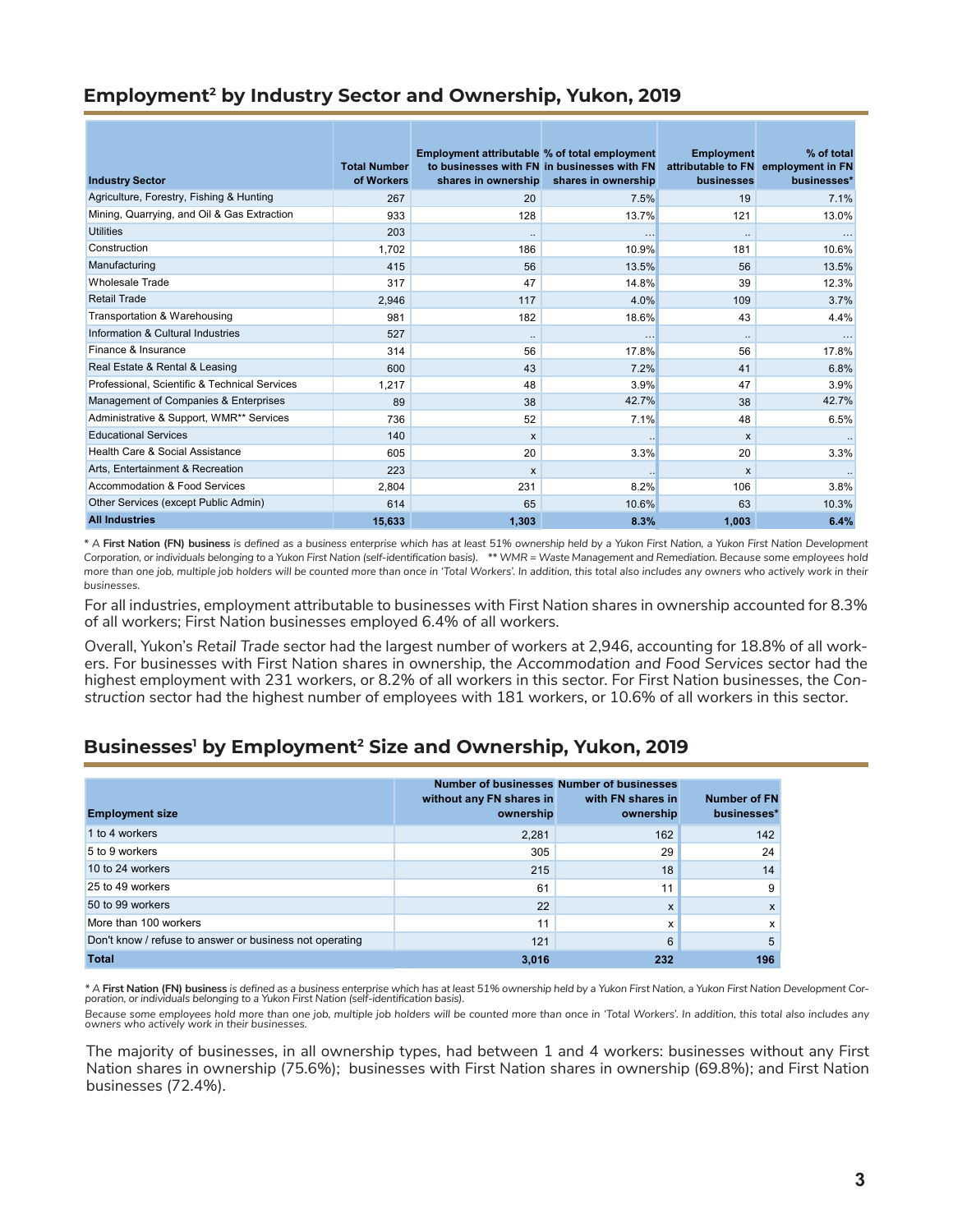### <span id="page-3-0"></span>**Difficulty Finding Staff in Previous 12 Months by Ownership, Yukon, 2019**

| Of those businesses that had vacancies in the past<br>12 months, "have you had difficulties in finding<br>staff for your business?" | <b>Total number of</b><br>businesses | <b>Number of businesses</b><br>with FN shares in<br>ownership | <b>Number of FN</b><br>businesses* |
|-------------------------------------------------------------------------------------------------------------------------------------|--------------------------------------|---------------------------------------------------------------|------------------------------------|
| Yes                                                                                                                                 | 508                                  | 36                                                            | 29                                 |
| <b>No</b>                                                                                                                           | 240                                  | 22                                                            | 20 <sup>1</sup>                    |
| Don't know or refuse to answer question                                                                                             | 12                                   |                                                               | 1                                  |
| <b>Total</b>                                                                                                                        | 760                                  | 59                                                            | 50                                 |

*\* A* **First Nation (FN) business** *is defined as a business enterprise which has at least 51% ownership held by a Yukon First Nation, a Yukon First Nation Development Corporation, or individuals belonging to a Yukon First Nation (self-identification basis).* 

Of those businesses with vacancies in the 12 month period prior to the survey, 66.8% of total businesses reported difficulty finding staff. In comparison, 61.0% of businesses with First Nation shares in ownership and 58.0% of First Nation businesses reported difficulty finding staff.

### **Gross Revenues2 by Industry Sector and Ownership, Yukon, 2018**

| <b>Industry Sector</b>                        | <b>Total</b><br><b>business</b><br><b>revenues</b><br>$$$ millions) | <b>Revenues of</b><br>businesses with FN<br>shares in ownership<br>(\$ millions) | % of total revenues<br>from businesses<br>with FN shares in<br>ownership | businesses*<br>(\$ millions) | Revenues of FN % of total revenues<br>from FN<br>businesses* |
|-----------------------------------------------|---------------------------------------------------------------------|----------------------------------------------------------------------------------|--------------------------------------------------------------------------|------------------------------|--------------------------------------------------------------|
| Agriculture, Forestry, Fishing & Hunting      | 9.0                                                                 | $\mathsf{x}$                                                                     |                                                                          | $\mathsf{x}$                 |                                                              |
| Mining, Quarrying, and Oil & Gas Extraction   | 229.5                                                               | 42.9                                                                             | 18.7%                                                                    | 42.6                         | 18.6%                                                        |
| <b>Utilities</b>                              | 82.6                                                                |                                                                                  |                                                                          |                              |                                                              |
| Construction                                  | 794.5                                                               | 96.5                                                                             | 12.2%                                                                    | 95.9                         | 12.1%                                                        |
| Manufacturing                                 | 39.4                                                                | 8.1                                                                              | 20.5%                                                                    | 8.1                          | 20.5%                                                        |
| <b>Wholesale Trade</b>                        | 189.3                                                               | 20.8                                                                             | 11.0%                                                                    | 19.7                         | 10.4%                                                        |
| <b>Retail Trade</b>                           | 840.4                                                               | 35.8                                                                             | 4.3%                                                                     | 29.8                         | 3.5%                                                         |
| Transportation & Warehousing                  | 227.7                                                               | 36.4                                                                             | 16.0%                                                                    | 28.5                         | 12.5%                                                        |
| Information & Cultural Industries             | 124.7                                                               |                                                                                  | $\ddotsc$                                                                |                              | $\cdots$                                                     |
| Finance & Insurance                           | 176.1                                                               | 16.5                                                                             | 9.4%                                                                     | 16.5                         | 9.4%                                                         |
| Real Estate & Rental & Leasing                | 199.4                                                               | 11.8                                                                             | 5.9%                                                                     | 11.2                         | 5.6%                                                         |
| Professional, Scientific & Technical Services | 120.0                                                               | 4.1                                                                              | 3.4%                                                                     | 4.1                          | 3.4%                                                         |
| Management of Companies & Enterprises         | 17.8                                                                | 12.6                                                                             | 70.9%                                                                    | 12.6                         | 70.9%                                                        |
| Administrative & Support, WMR** Services      | 63.5                                                                | 4.0                                                                              | 6.3%                                                                     | 3.9                          | 6.2%                                                         |
| <b>Educational Services</b>                   | 5.6                                                                 | $\boldsymbol{\mathsf{x}}$                                                        |                                                                          | $\mathsf{x}$                 |                                                              |
| Health Care & Social Assistance               | 83.4                                                                | 1.6                                                                              | 1.9%                                                                     | 1.6                          | 1.9%                                                         |
| Arts, Entertainment & Recreation              | 21.3                                                                | $\boldsymbol{\mathsf{x}}$                                                        |                                                                          | $\mathsf{x}$                 |                                                              |
| Accommodation & Food Services                 | 199.7                                                               | 27.0                                                                             | 13.5%                                                                    | 15.1                         | 7.5%                                                         |
| Other Services (except Public Admin)          | 39.7                                                                | 1.6                                                                              | 4.1%                                                                     | 1.5                          | 3.8%                                                         |
| <b>All Industries</b>                         | 3,463.5                                                             | 320.6                                                                            | 9.3%                                                                     | 291.7                        | 8.4%                                                         |

*\* A* **First Nation (FN) business** *is defined as a business enterprise which has at least 51% ownership held by a Yukon First Nation, a Yukon First Nation Development Corporation, or individuals belonging to a Yukon First Nation (self-identification basis). \*\* WMR = Waste Management and Remediation*

In 2018, Yukon business sector revenues, as derived from the survey and administrative data, totalled \$3,463.5 million. Revenues from businesses with First Nation shares in ownership totalled \$320.6 million (9.3% of the total). Revenues from First Nation businesses stood at \$291.7 million (8.4% of the total).

Businesses with First Nation shares in ownership in the *Construction* sector had the highest revenues in 2018 at \$96.5 million, accounting for 12.2% of all revenues in this industry. The sector with the second-highest revenues from businesses with First Nation shares in ownership was the *Mining, Quarrying, and Oil and Gas Extraction* sector with \$42.9 million, 18.7% of all revenues in this industry. These two sectors combined accounted for a combined total revenues of \$139.4 million, 43.5% of all revenues from businesses with First Nation shares in ownership. These two sectors also topped the list with a combined total revenues of \$138.5 million, or 47.5% of revenue for First Nation businesses.

Businesses in the *Management of Companies and Enterprises* sector had the highest percentage of revenues (70.9%) attributed to businesses with First Nation shares in ownership as well as to First Nation businesses. The *Manufacturing* sector had second-highest percentage of revenues (20.5%) for businesses with First Nation shares in ownership as well as for First nation businesses.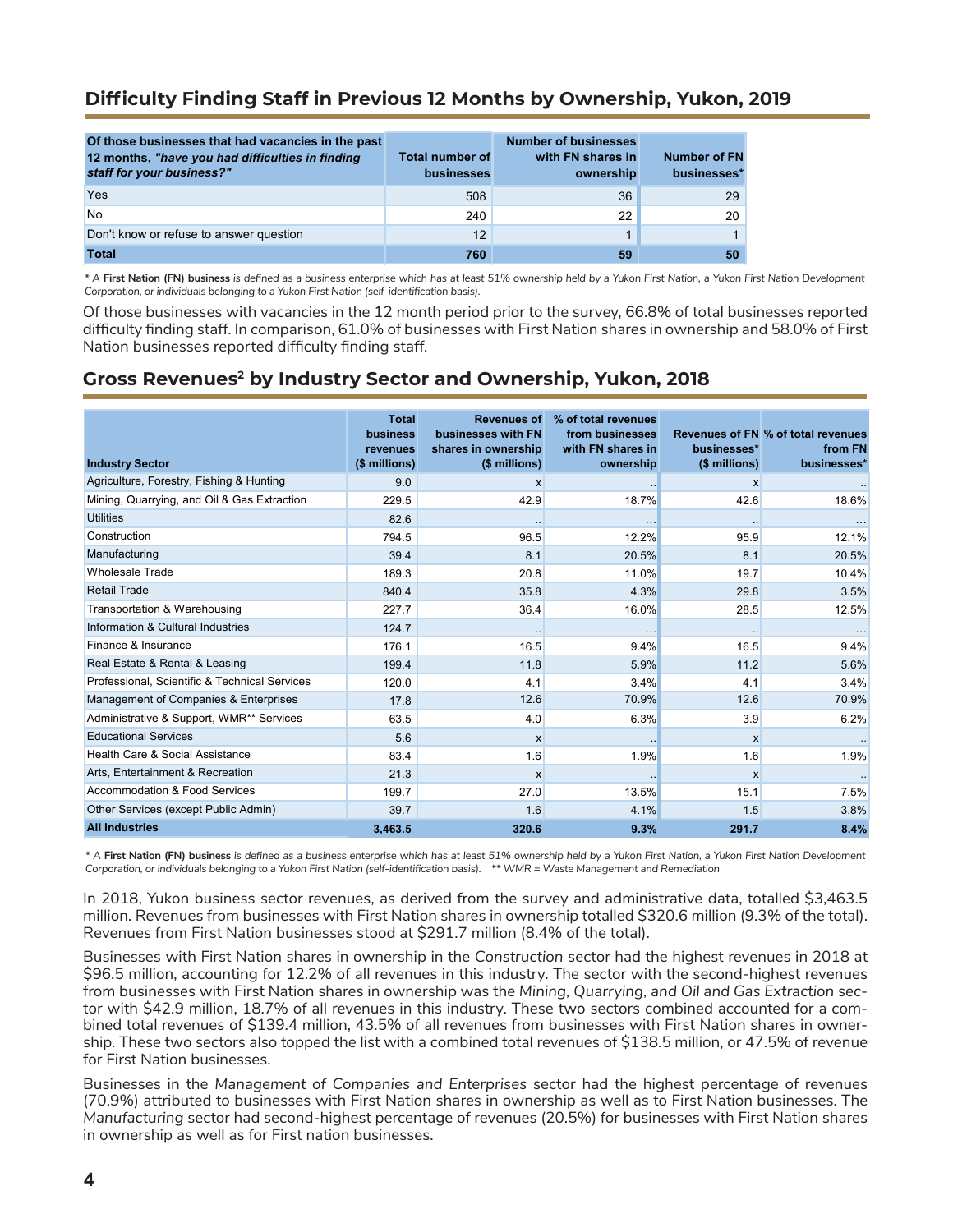#### <span id="page-4-0"></span>**Gross Revenues2 by Category and Ownership, Yukon, 2018**

| <b>Revenue category</b>                    | <b>businesses</b> | Total number of Number of businesses with FN<br>shares in ownership | <b>Number of FN</b><br>businesses* |
|--------------------------------------------|-------------------|---------------------------------------------------------------------|------------------------------------|
| Less than \$25,000                         | 233               | 19                                                                  | 18                                 |
| Between \$25,000 and \$50,000              | 729               | 43                                                                  | 35                                 |
| Between \$50,000 and \$100,000             | 620               | 41                                                                  | 37                                 |
| Between \$100,000 and \$250,000            | 256               | 21                                                                  | 18                                 |
| Between \$250,000 and \$500,000            | 504               | 33                                                                  | 26                                 |
| Between \$500,000 and \$1,000,000          | 262               | 20                                                                  | 15                                 |
| \$1,000,000 and more                       | 436               | 40                                                                  | 33                                 |
| Don't know / refuse to answer, or business |                   |                                                                     |                                    |
| not operating                              | 208               | 15                                                                  | 14                                 |
| <b>Total</b>                               | 3.248             | 232                                                                 | 196                                |

*\* A* **First Nation (FN) business** *is defined as business enterprise which has at least 51% of ownership is held by a Yukon First Nation, a Yukon First Nation Development Corporation, or individuals belonging to a Yukon First Nation (self-identification basis).* 

In 2018, the revenue category with the highest number of businesses for both total businesses (729) and businesses with First Nation shares in ownership (43) was the \$25,000 to \$50,000 category. There were 40 businesses with First Nation shares in ownership with revenues in excess of \$1.0 million.

For First Nation businesses, the revenue category with the highest number of businesses was the \$50,000 to \$100,000 category with 37 businesses. There were 33 First Nation businesses with revenues over \$1.0 million in 2018.

## **GDP3 by Industry Sector and Ownership, Yukon, 2018**

| <b>Industry Sector</b>                        | <b>Total GDP</b><br>(\$ millions) | <b>GDP from businesses with</b><br>FN shares in ownership<br>(\$ millions) | % of total GDP from<br>businesses with FN<br>shares in ownership | <b>GDP from FN</b><br>businesses*<br>(\$ millions) | % of total GDP from<br><b>FN businesses*</b> |
|-----------------------------------------------|-----------------------------------|----------------------------------------------------------------------------|------------------------------------------------------------------|----------------------------------------------------|----------------------------------------------|
| Agriculture, Forestry, Fishing & Hunting      | 4.8                               | X                                                                          |                                                                  | X                                                  |                                              |
| Mining, Quarrying, and Oil & Gas Extraction   | 158.3                             | 29.6                                                                       | 18.7%                                                            | 29.4                                               | 18.6%                                        |
| <b>Utilities</b>                              | 49.6                              |                                                                            |                                                                  |                                                    |                                              |
| Construction                                  |                                   | $\ddot{\phantom{0}}$                                                       | $\cdots$                                                         | $\ddotsc$                                          | 12.1%                                        |
| Manufacturing                                 | 374.0                             | 45.4                                                                       | 12.2%                                                            | 45.1                                               |                                              |
|                                               | 20.4                              | 4.2                                                                        | 20.5%                                                            | 4.2                                                | 20.5%                                        |
| Wholesale Trade                               | 52.0                              | 5.7                                                                        | 11.0%                                                            | 5.4                                                | 10.4%                                        |
| <b>Retail Trade</b>                           | 158.6                             | 6.8                                                                        | 4.3%                                                             | 5.6                                                | 3.5%                                         |
| Transportation & Warehousing                  | 109.4                             | 17.5                                                                       | 16.0%                                                            | 13.7                                               | 12.5%                                        |
| Information & Cultural Industries             | 66.2                              |                                                                            |                                                                  |                                                    |                                              |
| Finance & Insurance                           | 74.3                              | 6.9                                                                        | 9.4%                                                             | 6.9                                                | 9.4%                                         |
| Real Estate & Rental & Leasing                | 126.5                             | 7.5                                                                        | 5.9%                                                             | 7.1                                                | 5.6%                                         |
| Professional, Scientific & Technical Services | 79.2                              | 2.7                                                                        | 3.4%                                                             | 2.7                                                | 3.4%                                         |
| Management of Companies & Enterprises         | 7.9                               | 5.6                                                                        | 70.9%                                                            | 5.6                                                | 70.9%                                        |
| Administrative & Support, WMR** Services      | 39.2                              | 2.5                                                                        | 6.3%                                                             | 2.4                                                | 6.2%                                         |
| <b>Educational Services</b>                   | 2.9                               | $\mathsf{x}$                                                               |                                                                  | $\boldsymbol{\mathsf{x}}$                          |                                              |
| Health Care & Social Assistance               | 55.2                              | 1.1                                                                        | 1.9%                                                             | 1.1                                                | 1.9%                                         |
| Arts, Entertainment & Recreation              | 10.4                              | X                                                                          |                                                                  | X                                                  |                                              |
| Accommodation & Food Services                 | 102.8                             | 13.9                                                                       | 13.5%                                                            | 7.8                                                | 7.5%                                         |
| Other Services (except Public Admin)          | 25.5                              | 1.0                                                                        | 4.1%                                                             | 1.0                                                | 3.8%                                         |
| <b>All Industries</b>                         | 1,517.3                           | 150.8                                                                      | 9.9%                                                             | 138.3                                              | 9.1%                                         |

*\* A* **First Nation (FN) business** *is defined as a business enterprise which has at least 51% ownership held by a Yukon First Nation, a Yukon First Nation Development Corporation, or individuals belonging to a Yukon First Nation (self-identification basis). \*\* WMR = Waste Management and Remediation*

In 2018, Yukon businesssector Gross Domestic Product (GDP) totalled \$1.5 billion. GDP from businesses with First Nation shares in ownership accounted for \$150.8 million, or 9.9%, of the total. First Nation businesses contributed \$138.3 million in GDP, or 9.1% of Yukon's business sector GDP.

The *Construction* sector had the highest GDP in 2018 for all 3 types of businesses: total businesses (\$374.0 million); businesses with First Nation shares in ownership (\$45.4 million); and First Nation businesses (\$45.1 million).

The *Mining, Quarrying, and Oil and Gas Extraction* sector was the second-highest contributor for both businesses with First Nation shares in ownership and First Nation businesses at \$29.6 million and \$29.4 million, respectively. This sector was third-highest contributor to Yukon business sector GDP with \$158.3 million, behind *Construction* (\$374.0 million) and *Retail Trade* (\$158.6 million).